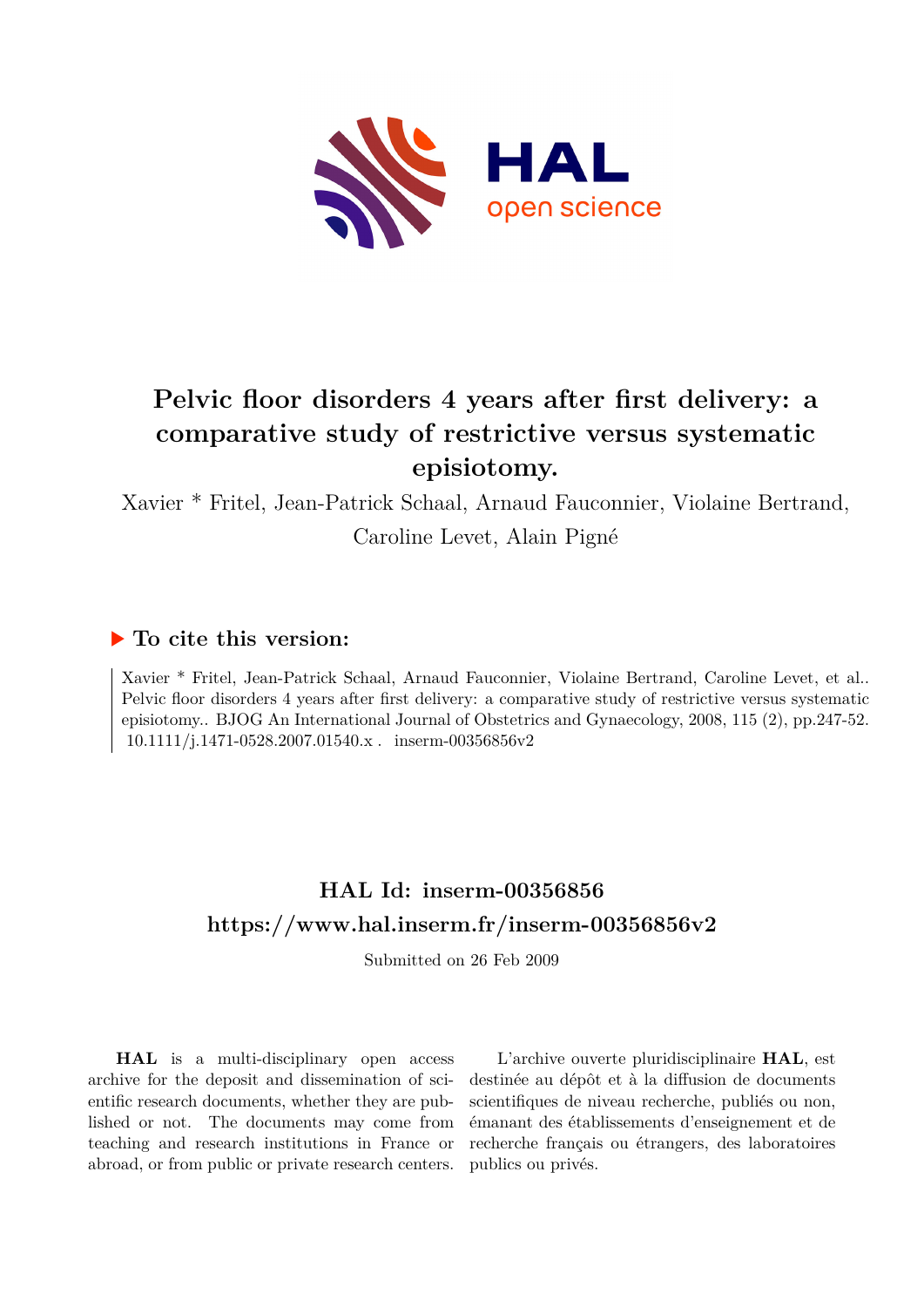## Pelvic floor disorders 4 years after first delivery, a comparative  $\overline{1}$

## study of restrictive versus systematic episiotomy  $\overline{2}$

- Authors  $\overline{3}$
- $\overline{4}$ Xavier Fritel, MD 1
- 5 Jean-Patrick Schaal, MD, PhD. 2
- 6 Arnaud Fauconnier, MD, PhD. 1
- $\overline{7}$ Violaine Bertrand, MD, 2
- 8 Caroline Levet. 1
- 9 Alain Pigné, MD. 1
- Institution 10
- Service de Gynécologie & Obstétrique, Hôpital Rothschild AP-HP, Université Pierre-11  $\mathbf{1}$
- 12 et-Marie-Curie, Paris, France...
- $13$  $\overline{2}$ Service de Gynécologie et Obstétrique, Hôpital saint-Jacques, Université de Franche-
- 14 Comté, Besançon, France.
- Correspondence 15
- 16 Dr Xavier FRITEL
- 17 Gynécologie & Obstétrique
- 18 CHD Félix-Guyon
- 19 F-97405 Saint-Denis cedex. France
- 20 tel: +33,262,905,540
- 21 fax:  $+33.262.907.730$
- 22 e-mail:  $x$ -fritel@chd-fguyon.fr (best contact address)
- 23 Key words: Episiotomy, Delivery, Perineal pain, Urinary incontinence, Anal incontinence.
- 24 Short title: Restrictive vs. routine episiotomy and incontinence.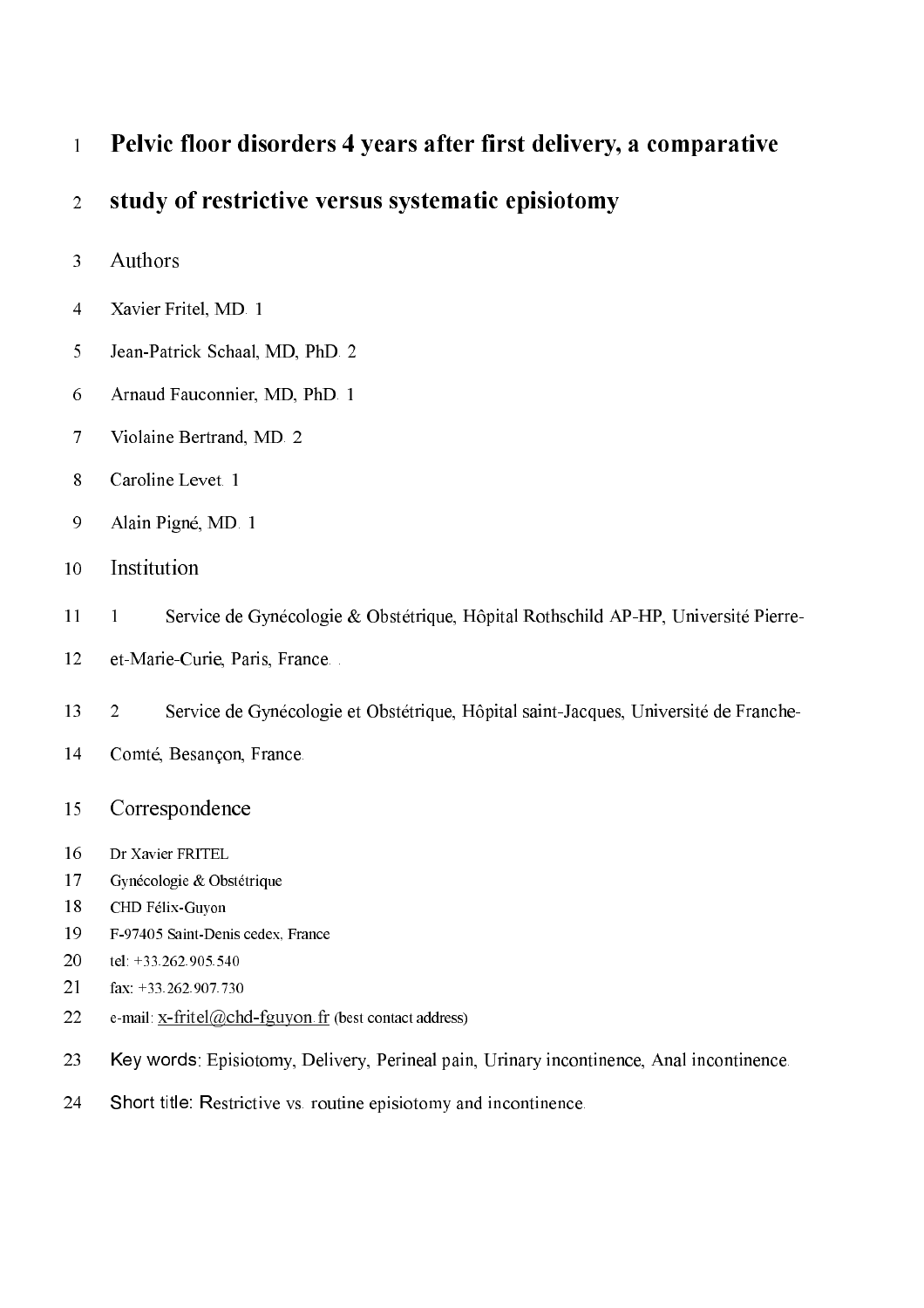#### 25 Abstract

Objective: To compare two policies for episiotomy: restrictive and systematic. 26

27 Design: Ouasi-randomised comparative study.

28 Setting: Two French university hospitals with contrasting policies for episiotomy: one using it

- 29 restrictively and the second routinely.
- 30 Population: 774 nulliparous women delivered during 1996 of a singleton in cephalic
- 31 presentation at a term of 37-41 weeks.

32 Methods: A questionnaire was mailed 4 years after delivery. Sample size was calculated to

33 allow us to show a 10% difference in the prevalence of urinary incontinence with 80% power.

34 Main outcome measures: Urinary incontinence, anal incontinence, perineal pain, and pain

35 during intercourse.

- Results: We received 627 responses (81%), 320 from women delivered under the restrictive 36
- 37 policy, 307 from women delivered under the routine policy. In the restrictive group, 186

38  $(49\%)$  deliveries included mediolateral episiotomies and in the routine group, 348  $(88\%)$ .

- 39 Four years after the first delivery, the groups did not differ in the prevalence of urinary
- 40 incontinence (26 versus  $32\%$ ), perineal pain (6 versus  $8\%$ ), or pain during intercourse (18

41 versus  $21\%$ ). Anal incontinence was less prevalent in the restrictive group (11 versus  $16\%$ ).

42 The difference was significant for flatus (8 versus  $13\%$ ) but not for faecal incontinence (3%

43 for both groups). Logistic regression confirmed that a policy of routine episiotomy was

- 44 associated with a risk of anal incontinence nearly twice as high as the risk associated with a
- 45 restrictive policy (OR= $1.84$ , 95% CI:1.05-3.22).
- 46 Conclusions: A policy of routine episiotomy does not protect against urinary or anal
- incontinence 4 years after first delivery. 47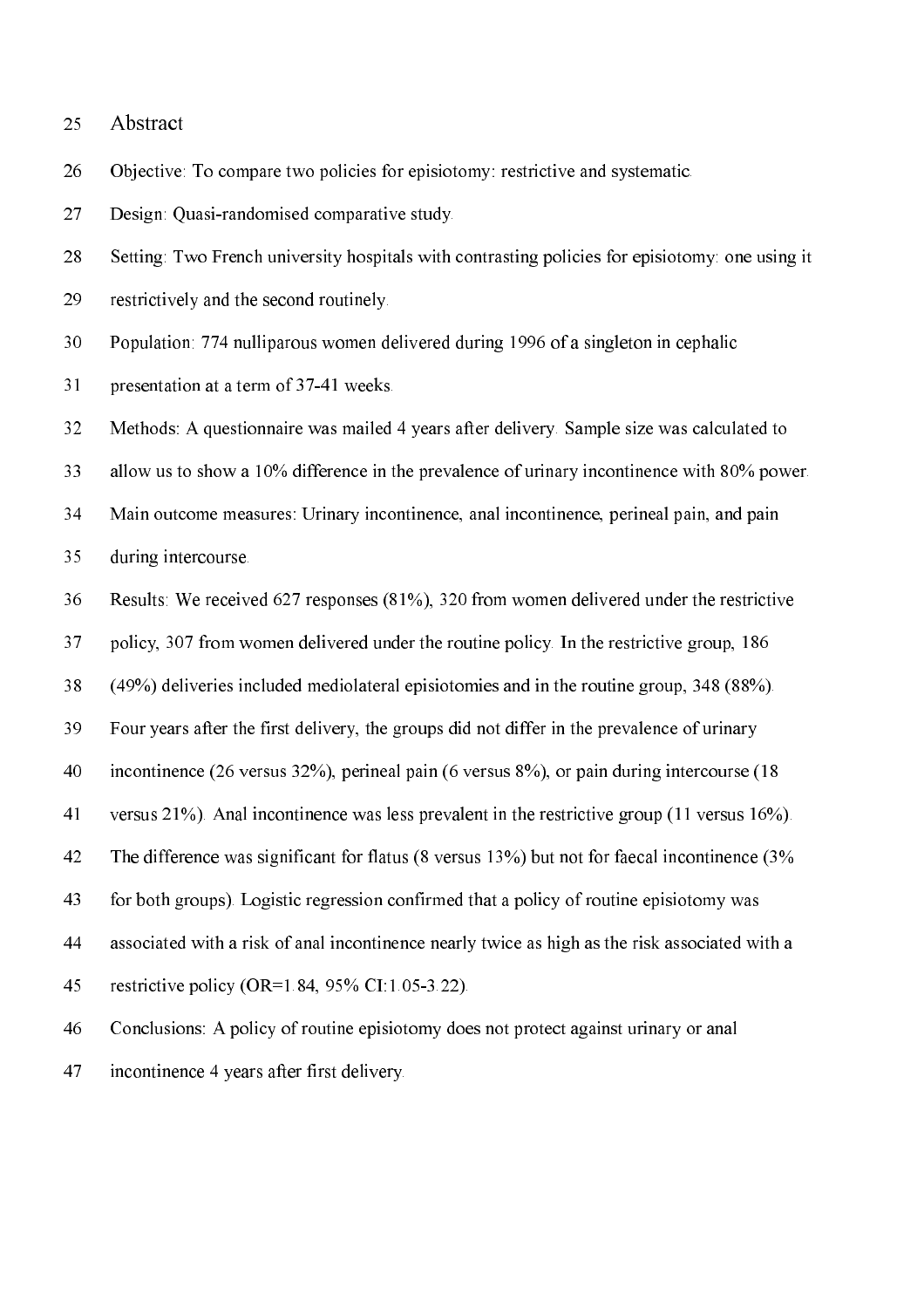### Introduction 48

49 Episiotomy has long been recommended to avoid perineal sequelae after delivery. Despite the absence of evidence of its efficacy, it is still very widely used.<sup>1</sup> Nonetheless its 50 51 frequency varies greatly between hospitals and in different European countries. For example, rates are reported to be 10% in Upssala (Sweden) compared with 58% in Perugia (Italy).<sup>2, 3</sup> 52 53 Little is known about its long-term sequelae or benefits. Our objective was to compare results 54 for pelvic floor disorders several years after first delivery at hospitals with two different policies for episiotomy: one with a policy of routine episiotomy and the other with a policy of 55 56 avoiding episiotomy as much as possible.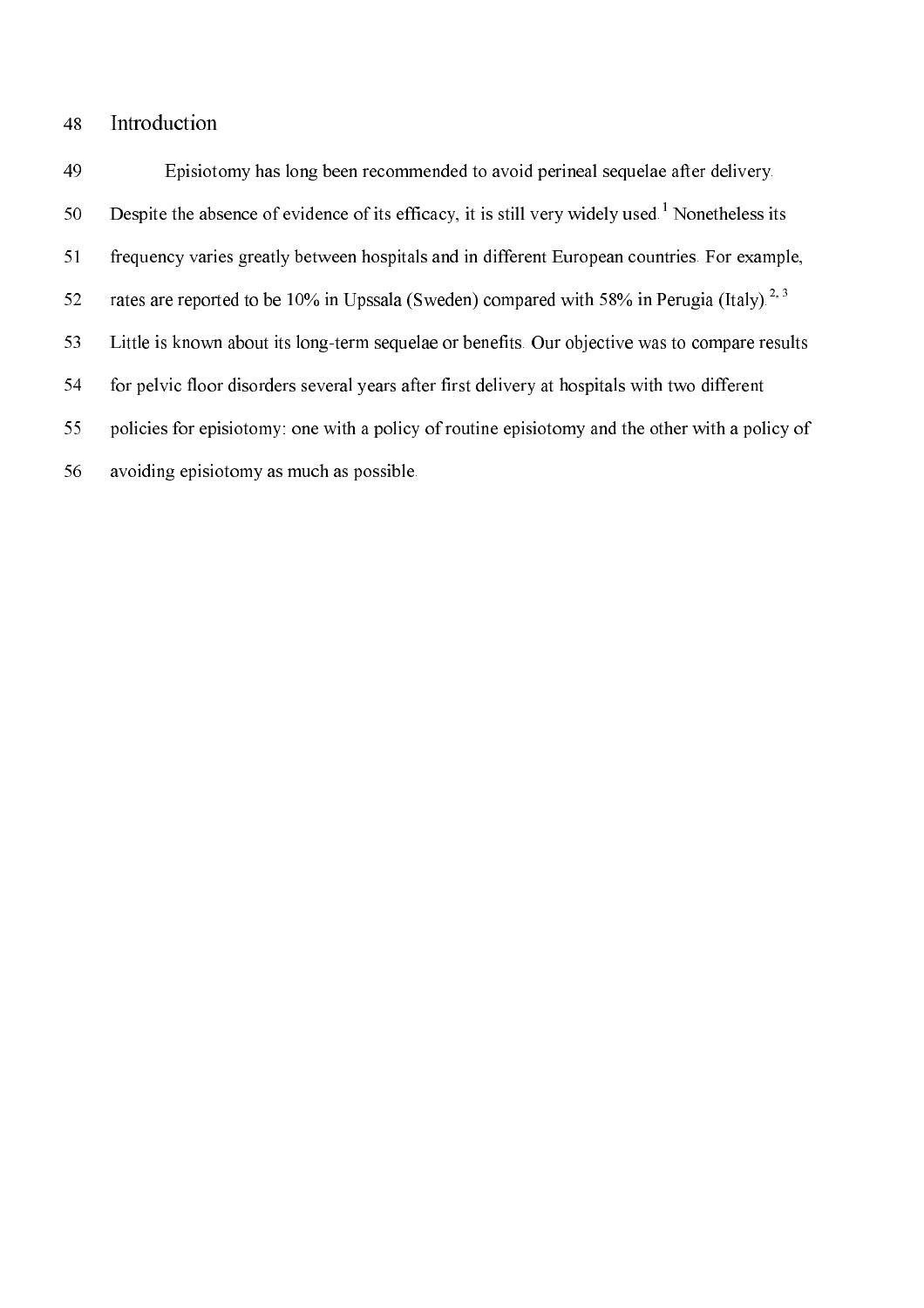#### 57 Methods

58 The study included nulliparous women who gave birth in 1996 at a term of 37-41 59 weeks to a liveborn singleton child in cephalic presentation and who had an up-to-date mail 60 address in 2000. Examination of delivery registries allowed us to identify the mothers who 61 met these criteria. Data about the mothers (age, height, weight before conception), pregnancy 62 (presentation), and delivery (epidural, mode of delivery, duration of the active-pushing second 63 stage of labour, child's weight) were collected at delivery. Information about pelvic floor disorders was obtained from a questionnaire mailed 4 years after delivery. A second and even 64 65 a third mailing went to the women from whom we received no response. The questionnaire 66 asked about educational level, postpartum pelvic floor exercises, subsequent deliveries, and 67 urinary symptoms during the preceding 4 weeks. Those women who answered yes to the entry question "Do you have involuntary loss of urine?" were considered to have urinary 68 incontinence and were then asked further questions from a validated questionnaire,<sup>4</sup> about the 69 70 frequency, amount, and circumstances of leakage, and if incontinence was a problem for her. 71 Stress incontinence was defined by any positive response (*occasionally*, *sometimes*, *most of* 72 the time, or all of the time) to "Does urine leak when you are physically active, exert yourself, cough or sneeze?", urge incontinence by any positive response to "Does urine leak before" 73 74 you can get to the toilet?", and mixed incontinence by a positive response to both of previous 75 questions.<sup>4</sup> Severity of urinary incontinence was measured with Sandvik's score, which has been validated with pad-weighing tests.<sup>5</sup> Additional items asked about urinary urgency, 76 77 voiding difficulty, pain, and anal incontinence. Urinary urgency was assessed by "Do you have to rush to the toilet to urinate?".<sup>4</sup> Voiding difficulty was assessed by "Do you have 78 79 difficulties in emptying your bladder?". Perineal pain was defined as a "yes" (versus no) 80 response to "Do you have chronic perineal pain (perineum designates the skin and muscle 81 *around the vaginal and anal outlets)?"*. Pain during intercourse was defined as a *yes* (versus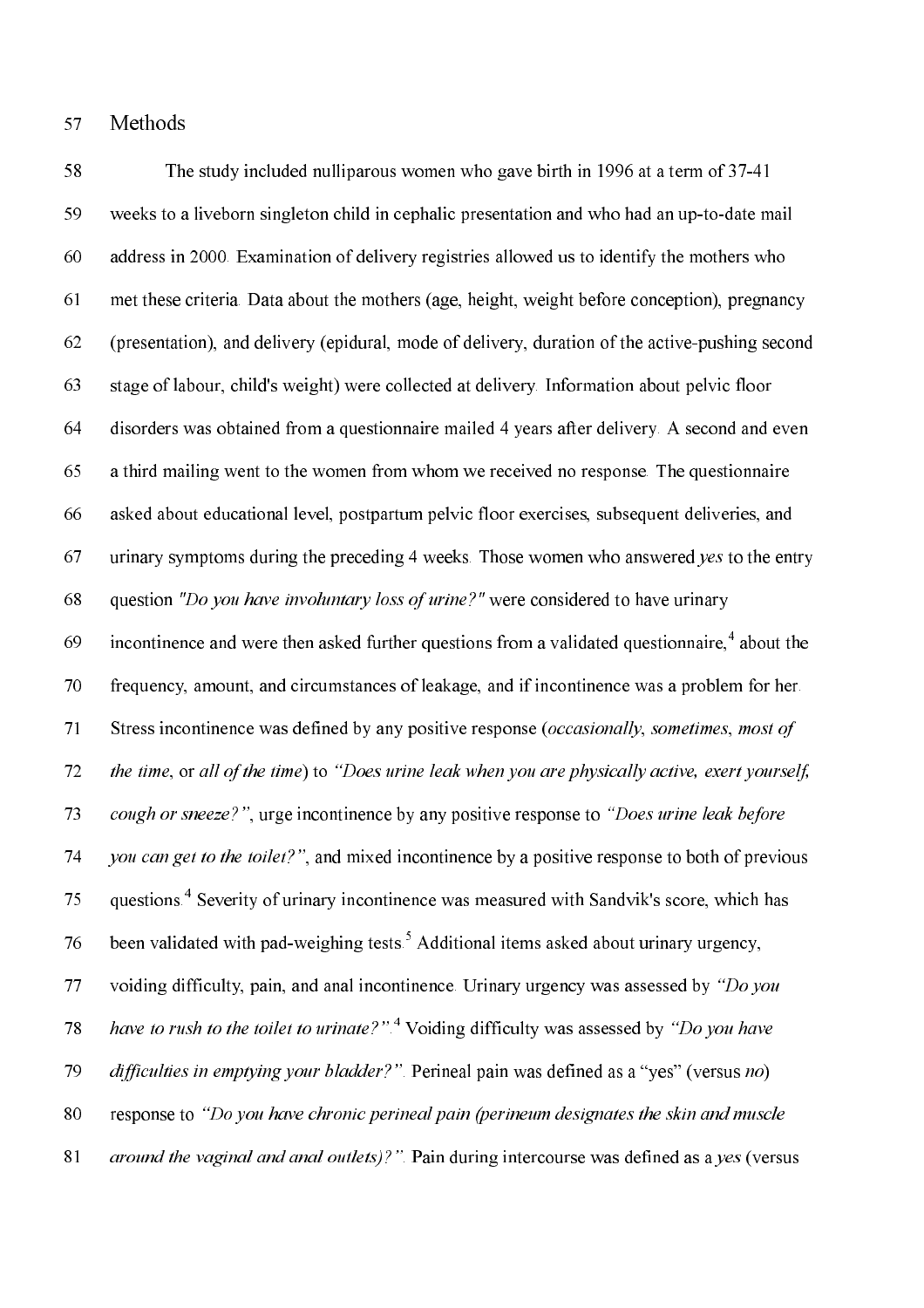82 no response or no intercourse at present) response to "Do you experience pain during sexual *intercourse?*". Anal incontinence was defined by *yes* (versus *no*) response to "Do *you have* 83 84 *involuntary loss of flatus or stool?"*. The severity of anal incontinence was assessed as a 85 function of the type of incontinence (gas only, liquid stool or solid stool) and its frequency, according to Pescatori's score.<sup>6</sup> The questionnaire used for the study is available from the 86 87 authors upon request.

The questionnaire was initially tested on a small sample (50 women in each maternity 88 89 ward). This pilot test allowed us to estimate the prevalence of urinary incontinence  $(20\%)$ 90 among women with vaginal deliveries, the percentage of caesarean sections  $(10\%)$ , and the 91 risk of non-response (20%) overall and in each facility. We determined that it would require 92 248 responses from each group to show a 10% difference in urinary incontinence (15% versus 93 25%,  $\alpha$ =0.05 and  $\beta$ =0.20, bilateral test) among women with vaginal deliveries. Given the 94 rates of caesarean delivery and non-response, we needed at least 345 women in each group. 95 This number is approximately the number of nulliparous women meeting the inclusion criteria 96 delivered in one year in each hospital.

97 Policies and protocols at the first hospital (A) recommended strongly against 98 episiotomy, while in the second (B), it was strongly recommended for first deliveries. All 99 episiotomies were mediolateral. In both cases, residents repaired episiotomies. Technical guidelines for episiotomy and its repair were similar in each hospital.<sup>7, 8</sup> Each obstetric 100 department had previously published its arguments in favour of or against episiotomy.<sup>9, 10</sup> 101

102 We first analysed the differences between Hospitals A and B and between responders 103 and non-responders (Table 1). We also examined the variables associated with episiotomies in 104 the restrictive-policy maternity ward (A).

105 We used bivariate analysis to examine perineal disorders (urinary incontinence, 106 urinary urgency, voiding difficulty, perineal pain, pain during intercourse, and anal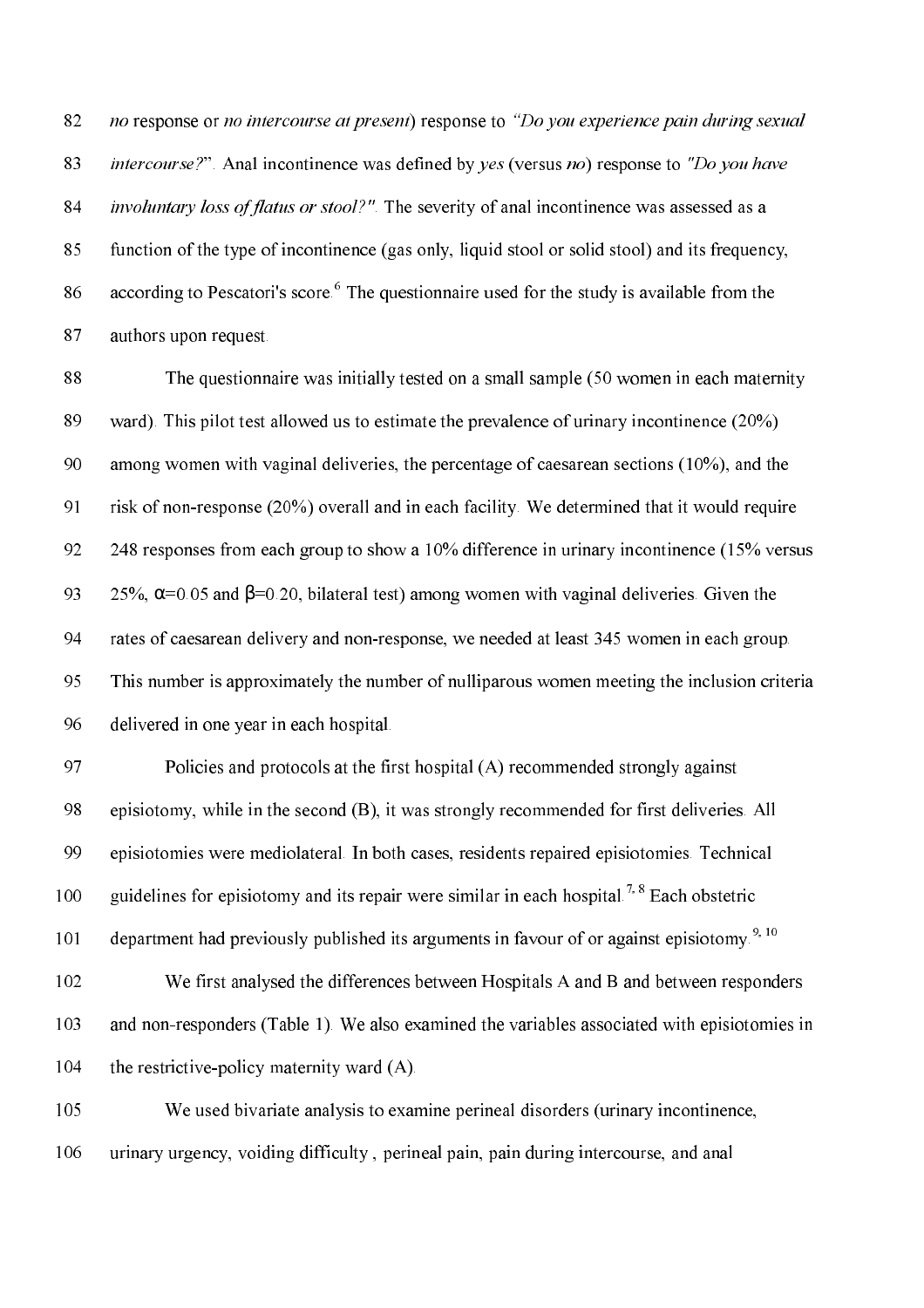107 incontinence) as a function of maternity ward episiotomy policy (routine versus restrictive). 108 Analysis was performed on an intention-to-treat basis, as if patients had been randomised 109 before delivery. In particular, women with caesareans were not excluded because each 110 nulliparous woman included had a singleton term pregnancy in cephalic presentation, with no 111 indication at inclusion for elective caesarean section, and each woman was exposed to the 112 hospital episiotomy policy. The factors retained for the multivariable analysis were those that 113 differed significantly between the two hospitals, even if they were not significantly associated 114 with incontinence. Each statistical test was considered significant if  $p \le 0.05$ . All analyses 115 were performed with Statview (SAS Institute Inc., Cary, NC, USA). 116 Our study complied with French law about biomedical research. The department head

117 of each department approved the study. Each respondent provided informed consent.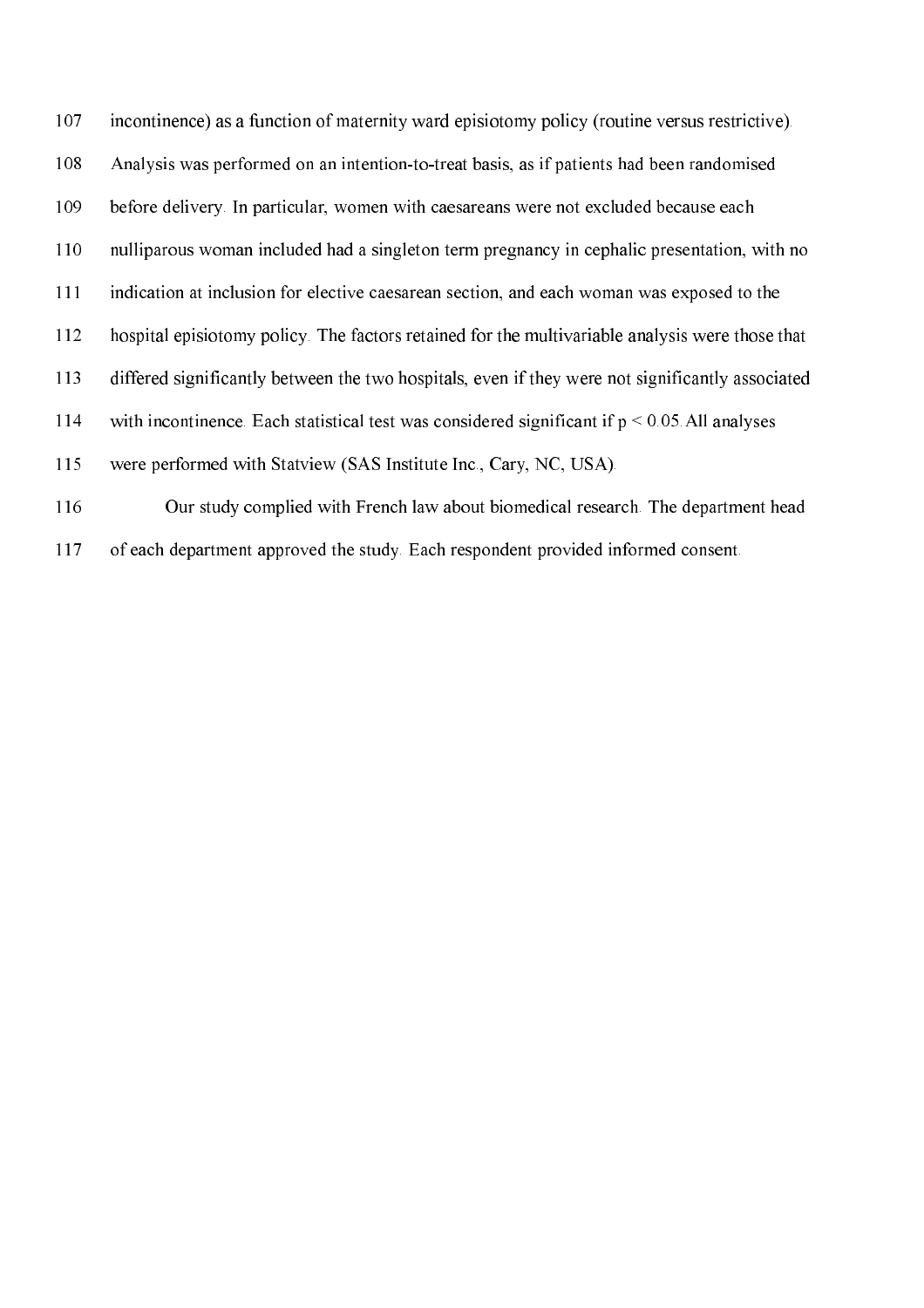Results 118

119 Of the women who gave birth in 1996, 774 met the inclusion criteria. We had 627 120  $(81%)$  responses to the questionnaire. Table 1 reports the differences between those who gave 121 birth in hospital A and hospital B and between respondents and non-respondents. The women 122 who gave birth in hospital B were significantly older and had a higher educational level, more 123 epidurals and more instrumental or caesarean deliveries. Respondents were significantly 124 older, had more spontaneous deliveries and came more often from hospital A. In the maternity 125 ward with a restrictive policy (A), episiotomy in women with vaginal delivery was associated 126 with epidural anaesthesia (53% episiotomies compared with 38% without epidural,  $p = 0.01$ ), 127 with instrumental intervention (71% episiotomy versus 39% for spontaneous delivery,  $p <$ 0.0001), and with active second stage pushing for longer than 20 minutes (78% episiotomies 128 129 versus 45% for less than 20 minutes,  $p < 0.0001$ ). The other variables (age, BMI, infant birth 130 weight) were not associated with episiotomy.

 $131$ The bivariate comparison between the two institutions showed no differences for 132 urinary disorders, perineal pain or pain during intercourse. Flatus incontinence, on the other 133 hand, was more frequent in women who gave birth at the maternity ward with a routine 134 episiotomy policy (Table 2). Anal incontinence was reported by 33 women in the restrictive 135 group and 50 in the routine group. Its severity, measured by Pescatori's score, was similar in 136 both groups with a median score of 3 in both. Among women reporting only flatus 137 incontinence, 21 (33%) considered it *a serious problem*, 10 (16%) *quite a problem*, and 31 138 (48%) *a bit of a problem*; these results did not differ significantly between the 2 hospitals ( $p =$ 139  $0.79$ ).

140 Among women with vaginal deliveries (spontaneous or instrumental), the prevalence 141 of urinary incontinence was  $27\%$  (78/294) in the restrictive episiotomy group versus 33%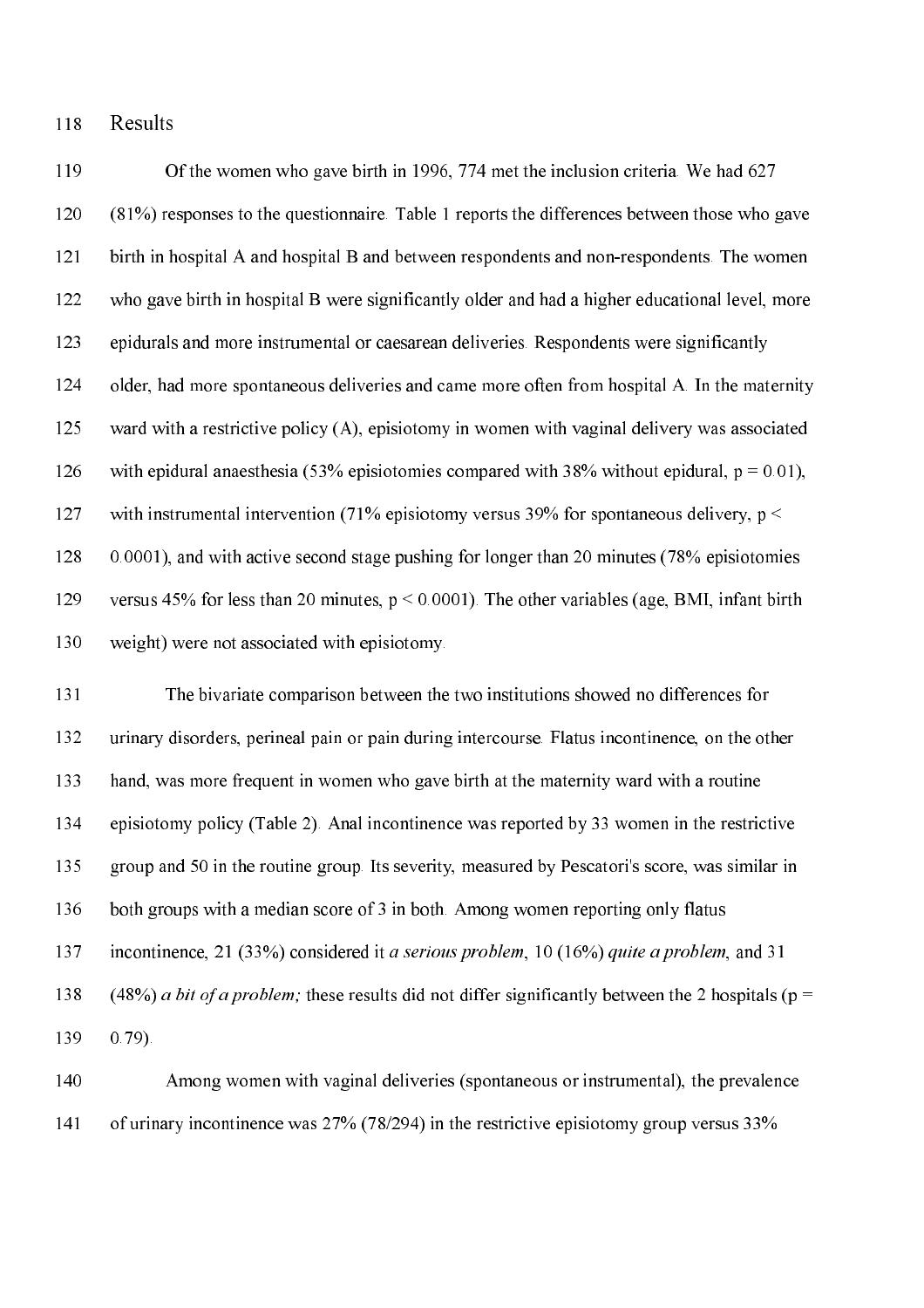- $(92/275)$  in the routine group ( $p=0.07$ ), and the prevalence of anal incontinence was 10% 142
- $(29/291)$  in the restrictive and 17% (46/269) in the routine group (p=0.01). 143

144 The comparison between the hospitals for urinary incontinence and anal incontinence 145 was adjusted according to the known differences between the populations of each hospital. In the multivariable analysis, the episiotomy policy did not affect the risk of urinary 146 147 incontinence 4 years after the first delivery. On the other hand, a routine episiotomy policy 148 nearly doubled the risk of anal incontinence (Table 3).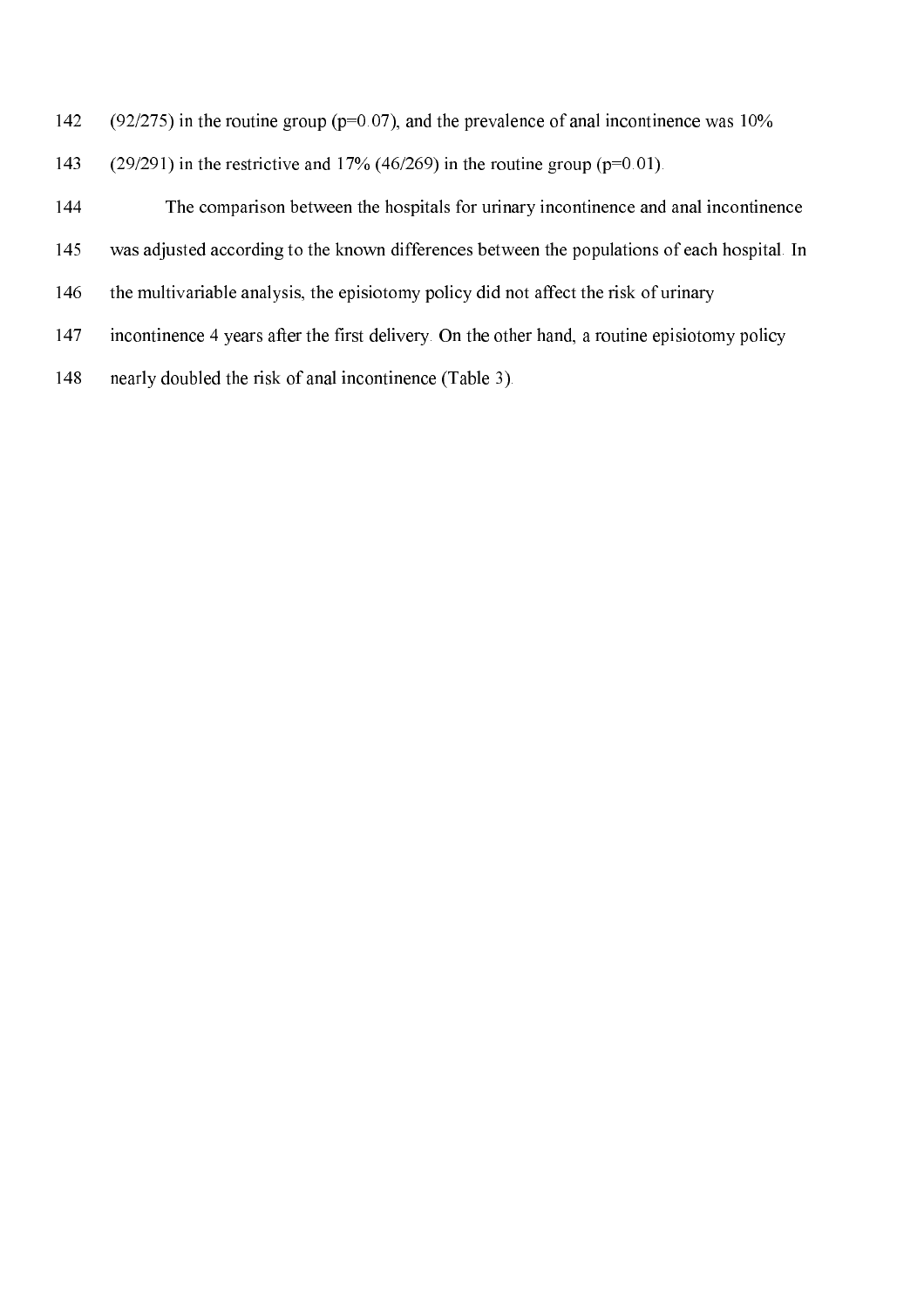#### Discussion 149

150 Our study found no benefits to routine mediolateral episiotomy during first deliveries. 151 This result is consistent with the few studies that have compared restrictive to routine episiotomy.<sup>11</sup> The West Berkshire perineal management trial is the only comparative trial that 152 153 focused on late consequences of mediolateral episiotomy. It found no differences in urinary 154 incontinence, perineal pain, or dyspareunia 3 years after delivery in the 2 groups, randomised to restrictive (11%) or liberal (52%) use of mediolateral episiotomy.<sup>12</sup> Our work confirms that 155 156 liberal use of episiotomy does not diminish the prevalence of urinary incontinence. It also 157 confirms that episiotomy is not associated with an increased risk of perineal pain or 158 dyspareunia.

159 Our questionnaire response rate  $(81\%)$  4 years after first delivery was similar to the 160 rate observed 3 years after the West Berkshire trial (76% among 885 women with known addresses).<sup>12</sup> The questionnaires were in French. While it is unlikely that any women who did 161 162 not speak French responded, we do not think that there is any reason that language should 163 have a differential effect on the prevalence of perineal sequelae between the 2 institutions. 164 The restrictive episiotomy rate may appear quite high, but it must be borne in mind 165 that episiotomy rates are higher in France than elsewhere in Europe. In 1996, the date of first

166 delivery for the women in our study, the episiotomy rate in France was 79% for nulliparous 167 women; in 2002 it was still 68%.<sup>13</sup>

168 In our study flatus incontinence was more frequent in the women in the routineepisiotomy group. The association between episiotomy and perineal trauma  $(3<sup>rd</sup>$  degree 169 170 lacerations) is complex. On the one hand, mediolateral episiotomy is associated with a lower risk of anal sphincter rupture at delivery.<sup>14-15</sup> On the other hand, it has also been shown that 171 172 the number of mediolateral episiotomies can be reduced without an increase in perineal trauma.<sup>9, 16</sup> Thus the protective effect of mediolateral episiotomy may be limited to situations 173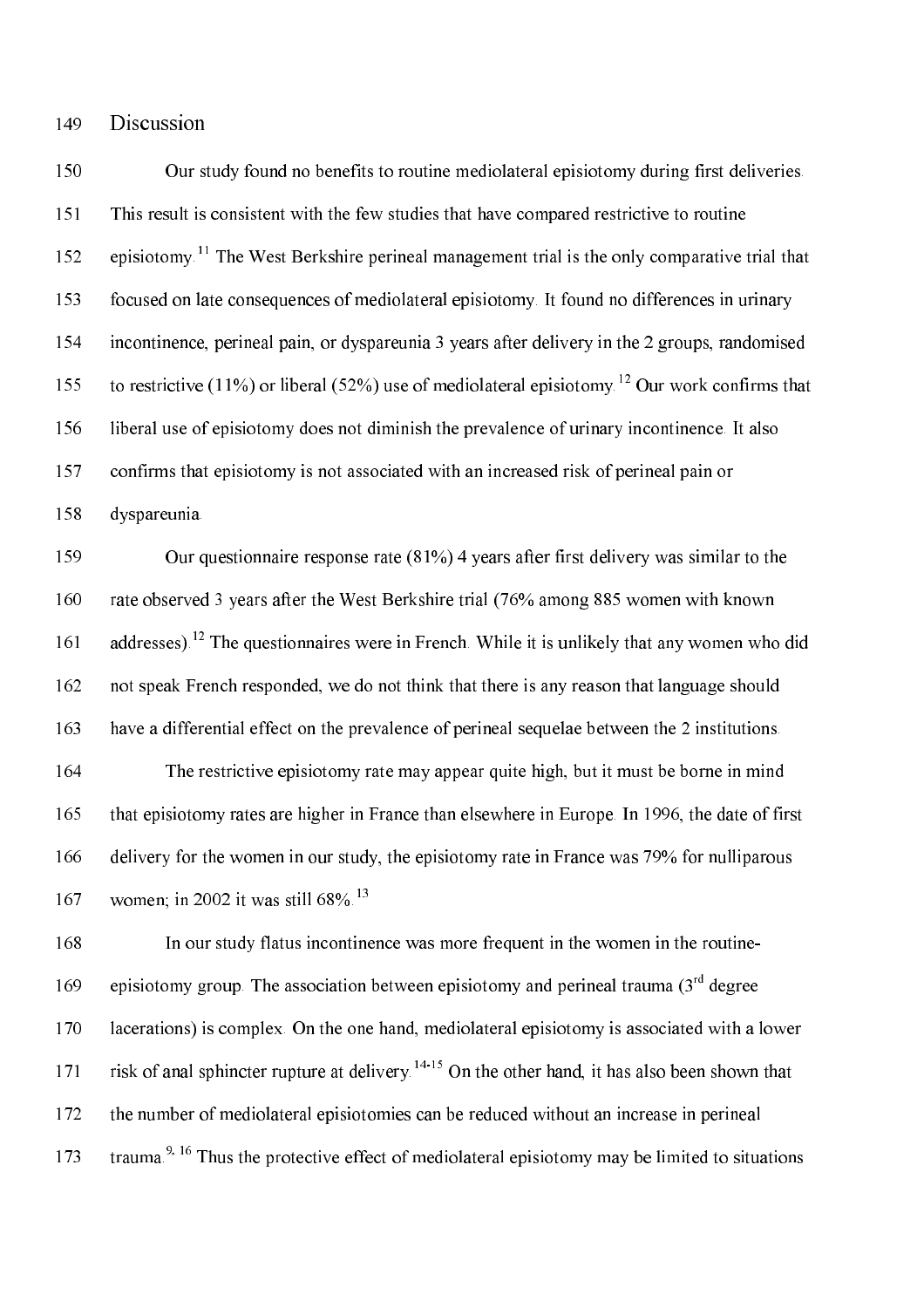174 in which its use is inevitable, while its routine performance may increase the risk of anal 175 incontinence. It is possible that performing an episiotomy when the anal sphincter is not in 176 danger increases risk of direct scissors injury to the sphincter. Unfortunately we do not know 177 what episiotomy rate offers the best balance between benefits and risks for the anal sphincter. 178 Similarly, we do not know at what moment of perineal dilatation during delivery or according 179 to what clinical signs it is best to perform an episiotomy to protect the external anal sphincter.

180 The interest of our work is that we looked at late consequences of episiotomy, a 181 subject for which data are sparse. We decided not to attempt a randomised trial, such as the 182 West Berkshire perineal management trial, because it appears very difficult to us to ask each 183 team trained according to particular practice to develop a different practice for the trial. 184 Deliveries without episiotomy are practised differently than those with routine episiotomies. 185 The method of comparison used in our study is called "quasi-randomised" because the 186 exposure (episiotomy policy) is controlled. If the populations are similar and adjustment is 187 planned for the possible differences, this type of study produces robust findings.

188 Despite the adjustment for known differences between institutions (women's age, 189 educational level, gestational age, epidural, time of pushing, mode of delivery, birth weight, 190 postpartum pelvic floor exercises), it remains possible that our results are due to other 191 differences in the populations or in medical practices between the 2 institutions. We did not 192 take into account such risk factors for postpartum incontinence as smoking, bladder neck mobility or prenatal pelvic floor exercises.<sup>17-19</sup> However, it is very unlikely that taking these 193 194 possible differences between the 2 institutions into account would lead to the conclusion that 195 routine episiotomy has a protective effect.

196 Conclusion

197 A policy of routine episiotomy does not protect against urinary or anal incontinence 4 198 years after first delivery.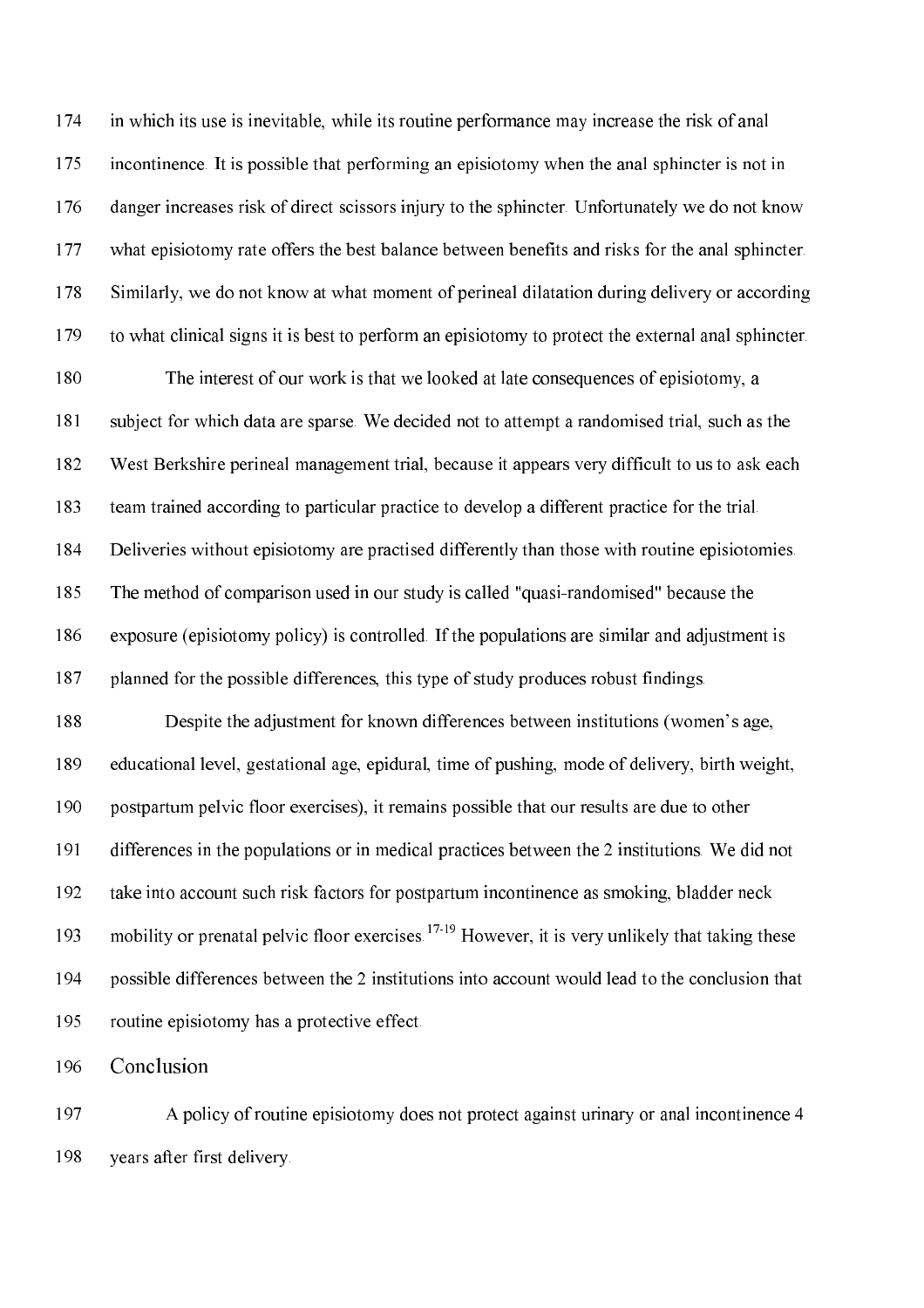| 199 | Acknowledgements                                                                                   |
|-----|----------------------------------------------------------------------------------------------------|
| 200 | We thank Jo Ann Cahn and Liliane Cotte for editorial assistance.                                   |
| 201 |                                                                                                    |
| 202 | Contribution to authorship                                                                         |
| 203 | XF contributed to the conception, design, analysis, interpretation of data and article writing,    |
| 204 | JPS and AP contributed to the conception, design, data interpretation and revision of the          |
| 205 | manuscript, VB and CL contributed to data management, AF contributed to analysis, data             |
| 206 | interpretation and revision of the manuscript.                                                     |
| 207 |                                                                                                    |
| 208 | Disclosure of interests                                                                            |
| 209 | We have no direct or indirect commercial financial incentive associated with publishing the        |
| 210 | article.                                                                                           |
| 211 |                                                                                                    |
| 212 | Details of ethics approval                                                                         |
| 213 | Our work complied with French statutes and regulations, which authorise epidemiological            |
| 214 | surveys without advance approval of an ethics committee. Our survey involved no                    |
| 215 | intervention and is thus excluded from the French statute on biomedical research (Loi Huriet-      |
| 216 | Sérusclat, dated 20 December 1998). We complied with all French statutes concerning data           |
| 217 | about the subjects, confidentiality and restrictions (e.g., no religious or racial data). Informed |
| 218 | consent was obtained from each responding woman.                                                   |
| 219 |                                                                                                    |
| 220 | Funding                                                                                            |
| 221 | We had no exterior funding for this work.                                                          |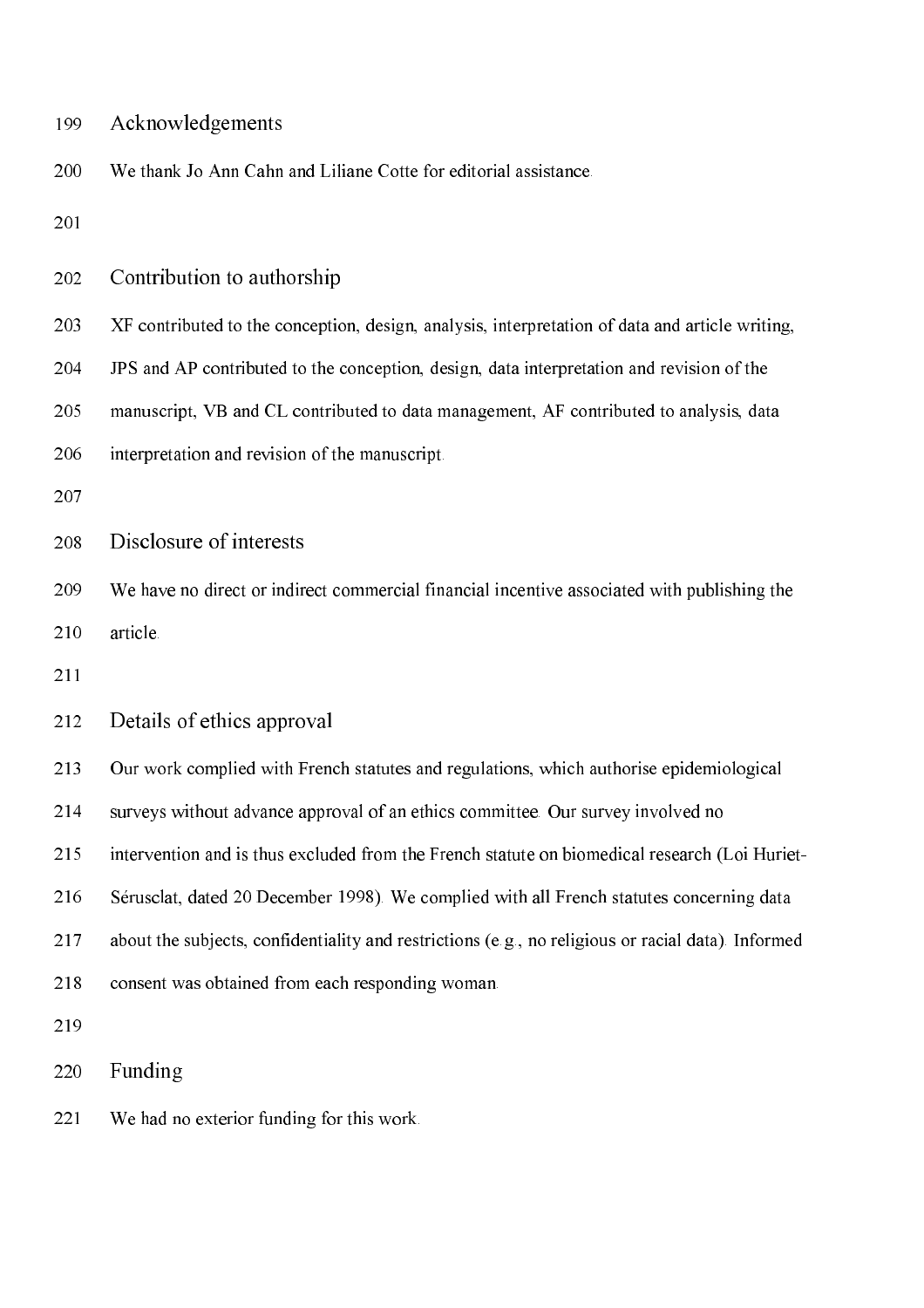#### References 222

- $\mathbf{1}$ Graham ID, Carroli G, Davies C, Medves JM. Episiotomy rates around the world: an update. Birth. 2005;32:219-23.
- Alran S, Sibony O, Oury JF, Luton D, Blot P. Differences in management and results in term-delivery  $\overline{2}$ in nine European referral hospitals: descriptive study. Eur J Obstet Gynecol Reprod Biol 2002;103:4-13.
- $\overline{3}$ Webb DA. Culhane J. Hospital variation in episiotomy use and the risk of perineal trauma during childbirth. Birth 2002;29:132-6.
- $\overline{4}$ Jackson S, Donovan J, Brookes S, Eckford S, Swithinbank L, Abrams P. The Bristol Female Lower Urinary Tract Symptoms questionnaire: development and psychometric testing. Br J Urol 1996:77:805-12.
- 5 Sandvik H, Seim A, Vanvik A, Hunskaar S, Sandvik A. Severity index for epidemiological surveys of female urinary incontinence: comparison with 48-hour pad-weighing tests. Neurourol Urodyn 2000, 19:137-145.
- 6 Pescatori M, Anastasio G, Bottini C, Mentasti A. New grading and scoring for anal incontinence, evaluation of 335 patients. Dis Colon Rectum 1992;35:482-7.
- $\overline{7}$ Pigné A, Fritel X. Episiotomie. In: Papiernik E, Cabrol D, Pons JC. Obstétrique, Flammarion, Paris 1995, p1159-62.
- $\overline{8}$ Berthet J. Déchirures et incisions des voies génitales basses. In: Schaal JP, Riethmuller D, Maillet R. Mécanique & Techniques Obstétricales. Sauramps Médical, Montpellier 1998, p391-400.
- 9 Colette C. Conséquences d'une fluctuation provoquée du taux d'épisiotomies [Consequences of a deliberate fluctuation in the number of episiotomies]. Rev Fr Gynecol Obstet 1991;4:303-5.
- $10$ Fritel X, Pigné A. La controverse sur l'épisiotomie ou faut-il continuer à prévenir les déchirures périnéales ? [Episiotomy controversy, Are-we going on with perineal tears prevention?] In:  $27^{\circ}$ Journées Nationales de Médecine Périnatale (Vichy 1997), Arnette Paris 1997, p 211-4.
- $11$ Hartmann K, Viswanathan M, Palmieri R, Gartlehner G, Thorp J Jr, Lohr KN. Outcomes of routine episiotomy: a systematic review. JAMA. 2005;293:2141-8.
- $12<sup>°</sup>$ Sleep J. Grant A. West Berkshire perineal management trial: three year follow up. BMJ 1987:295:749-51.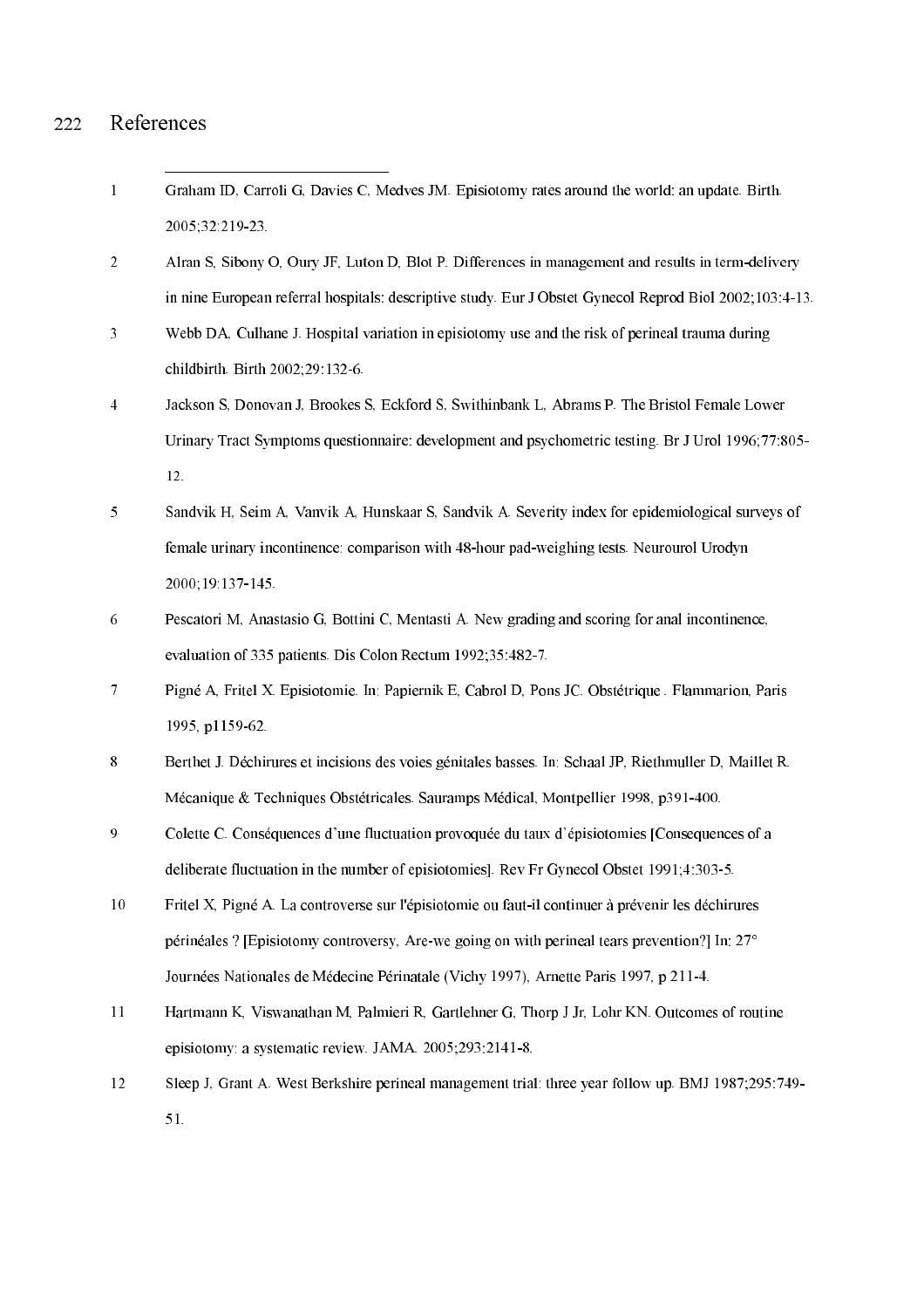- 13 Vendittelli F, Gallot D. Quelles sont les données épidémiologiques concernant l'épisiotomie ? [What are the epidemiologic data in regard to episiotomy?]. J Gynecol Obstet Biol Reprod 2006;35:1S12-23.
- 14 Anthony S, Buitendijk SE, Zondervan KT, van Rijssel EJC, Verkerk PH. Episiotomies and the occurence of severe perineal lacerations. BJOG 1994;101:1064-7.
- $15<sup>15</sup>$ Poen AC, Felt-Bersma RJF, Dekker GA, Devillé W, Cuesta MA, Meuwissen SGM. Third degree obstetric perineal tears: risk factors and the preventive role of mediolateral episiotomy. BJOG 1997;104:563-6.
- 16 Henriksen TB, Bek KM, Hedegaard M, Secher NJ. Methods and consequences of changes in use of episiotomy. BMJ 1994;309:1255-8.
- $17$ Guise JM, Morris C, Osterweil P, Li H, Rosenberg D, Greenlick M. Incidence of fecal incontinence after childbirth. Obstet Gynecol. 2007;109:281-8.
- 18 King JK, Freeman RM. Is antenatal bladder neck mobility a risk factor for postpartum stress incontinence? BJOG 1998;105:1300-7.
- 19 Reilly ETC, Freeman RM, Waterfield MR, Waterfield AE, Steggles P, Pedlar F. Prevention of postpartum stress incontinence in primigravidae with increased bladder neck mobility: a randomised controlled trial of antenatal pelvic floor exercises. BJOG 2002, 109:68-76.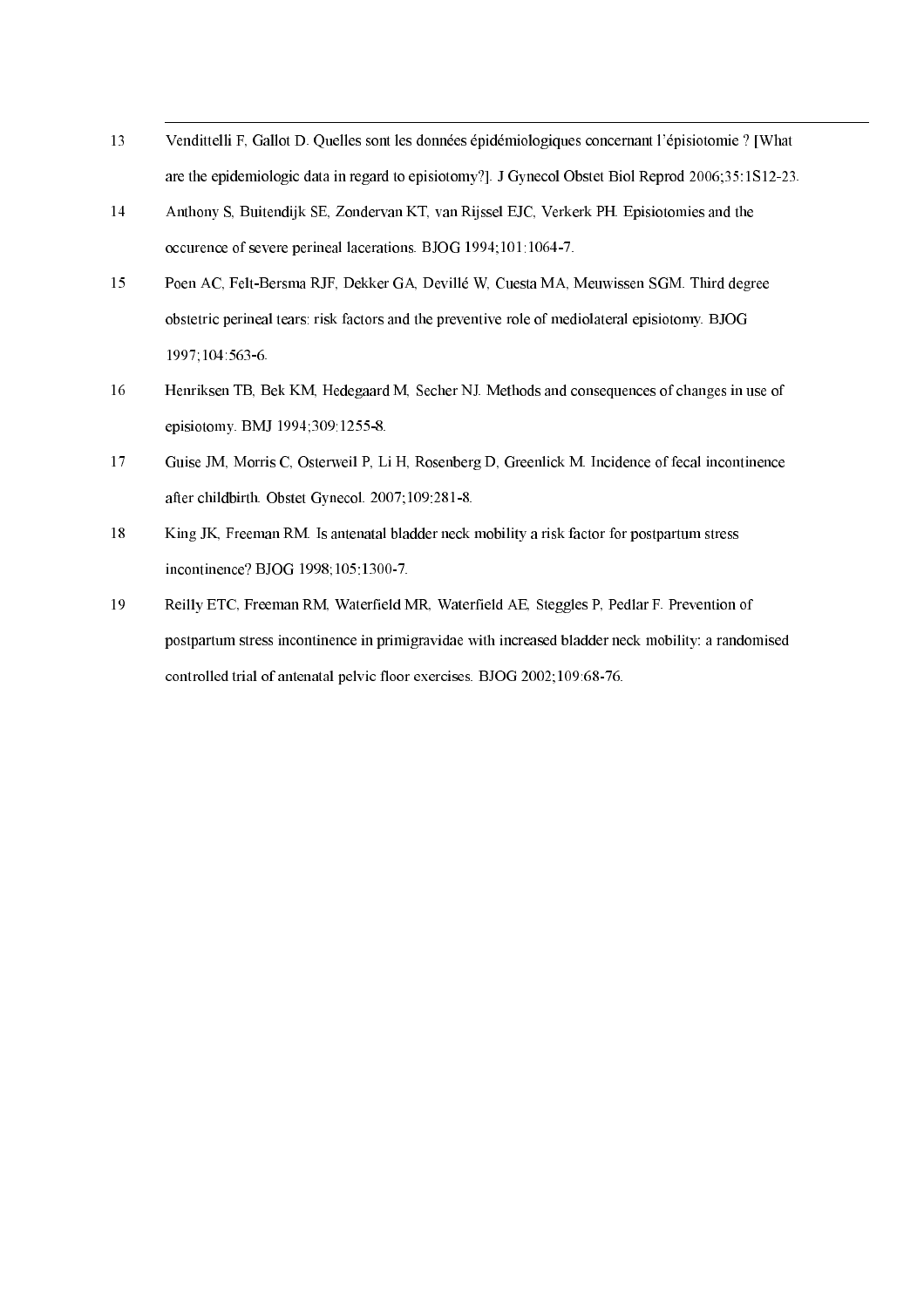### 223 Table 1

224 Women's characteristics according to maternity unit  $(A)$ : restrictive episiotomy,  $B$ : routine 225 episiotomy) and response to questionnaire. Chi<sup>2</sup> test for nominal variables  $[n (%)]$ , t-test for 226 continuous variables [mean (sd)].

|                                          |                        | Maternity  |                                  |                               |              | Response to questionnaire    |                              |              |
|------------------------------------------|------------------------|------------|----------------------------------|-------------------------------|--------------|------------------------------|------------------------------|--------------|
| Characteristics                          |                        | Total      | $\, {\bf B}$<br>$\boldsymbol{A}$ |                               |              | Yes                          | No                           |              |
|                                          |                        | mean       | mean (sd)                        | mean (sd)                     |              | mean (sd)                    | mean (sd)                    |              |
|                                          |                        | $\rm N$    | n(%)                             | n(%)                          | p            | n(%)                         | $n(\%)$                      | $\mathbf{p}$ |
| High School<br>Diploma                   | Yes<br>No              |            | 191(61)<br>120(39)               | 220 (74)<br>79 (26)           | 0.001        | 411(67)<br>199(33)           | $\star$                      |              |
| Age at delivery                          | (years)                | 28.2       | 271(4.7)                         | 29.3(4.5)                     | < 0.0001     | 28.4(4.5)                    | 274(5.2)                     | 0.03         |
|                                          | $<$ 30<br>$\geq 30$    | 522<br>252 | 288 (76)<br>91 (24)              | 234 (59)<br>161(41)           | < 0.0001     | 415 (66)<br>212(34)          | 107(73)<br>40 (27)           | 0.12         |
| Body Mass Index (kg/m <sup>2</sup> )     |                        | 21.4       | 21.5(3.1)                        | 21.4(3.0)                     | 0.52         | 21.4(3.0)                    | 217(33)                      | 0.31         |
|                                          | $<25$<br>$\geq 25$     | 690<br>79  | 340 (90)<br>36(10)               | 350 (89)<br>43(11)            | 0.53         | 564 (90)<br>60(10)           | 126(87)<br>19(13)            | 0.21         |
| UI before<br>pregnancy                   | Yes<br>No              |            | 17(6)<br>283 (94)                | 16(5)<br>282 (95)             | 0.87         | 33(6)<br>565 (94)            | $\ast$                       |              |
| UI during<br>pregnancy                   | Yes<br>No              |            | 65(21)<br>238 (79)               | 68 (23)<br>230(77)            | 0.69         | 133(22)<br>468 (78)          | $\ast$                       |              |
| Gestational age                          | (weeks)                | 39.9       | 40.2(1.2)                        | 396(0.9)                      | ${}< 0.0001$ | 39.9(1.1)                    | 39.7(10)                     | 0.06         |
|                                          | < 40<br>$\geq 40$      | 385<br>389 | 147(39)<br>232(61)               | 238 (60)<br>157(40)           | < 0.0001     | 306 (49)<br>321(51)          | 79 (54)<br>68 (46)           | 0.28         |
| Epidural                                 | Yes<br>No              | 654<br>120 | 277(73)<br>102(27)               | 377 (95)<br>18(5)             | < 0.0001     | 526 (84)<br>101(16)          | 128(87)<br>19(13)            | 0.34         |
| Active $2nd$ phase                       | (min)                  | 12.0       | 13.1(7.7)                        | 11.0(7.6)                     | 0.0002       | 12.1(7.7)                    | 11.5(7.7)                    | 0.41         |
|                                          | < 20<br>$\geq 20$      | 694<br>72  | 330 (89)<br>41(11)               | 364 (92)<br>31(8)             | 0.13         | 561 (90)<br>59 (10)          | 133(91)<br>13(9)             | 0.82         |
| Mode of delivery Spontaneous 435         | Operative<br>Caesarean | 266<br>73  | 235(62)<br>117(31)<br>27(7)      | 200(50)<br>149 (38)<br>46(12) | 0.003        | 368 (59)<br>209(33)<br>50(8) | 67(46)<br>57 (39)<br>23 (16) | 0.002        |
| Episiotomy                               | Yes<br>No              | 534<br>240 | 186 (49)<br>193(51)              | 348 (88)<br>47(12)            | ${}< 0.0001$ | 433 (69)<br>194(31)          | 101(69)<br>46(31)            | 0.93         |
| $3rd$ degree tear                        | Yes<br>No              | 7<br>767   | 2(0.5)<br>377 (99.5)             | 5(13)<br>395 (98.7)           | 0.28         | 6(10)<br>621 (99.0)          | 1(0.7)<br>146 (993)          | 0.75         |
| Birth weight                             | (g)                    | 3266       | 3293 (430)                       | 3240 (394) 0.08               |              | 3273 (413)                   | 3239 (413) 0.37              |              |
|                                          | < 4000<br>$\geq 4000$  | 754<br>24  | 362 (96)<br>17(4)                | 388 (98)<br>7(2)              | 0.03         | 605 (96)<br>22(4)            | 145 (99)<br>2(1)             | 0.18         |
| Response to<br>questionnaire             | Yes<br>No              | 627<br>147 | 320 (84)<br>59 (16)              | 307(78)<br>88 (22)            | 0.02         |                              |                              |              |
| Postpartum pelvic Yes<br>floor exercises | No                     |            | 93 (31)<br>210 (69)              | 147(49)<br>151(51)            | < 0.0001     | 240 (40)<br>361 (60)         |                              |              |
| Second delivery                          | Yes<br>No              |            | 195(63)<br>117(37)               | 186(63)<br>110(37)            | 0.93         | 381 (63)<br>227(37)          | $\frac{1}{2}$                |              |

227 \* data available only for responders.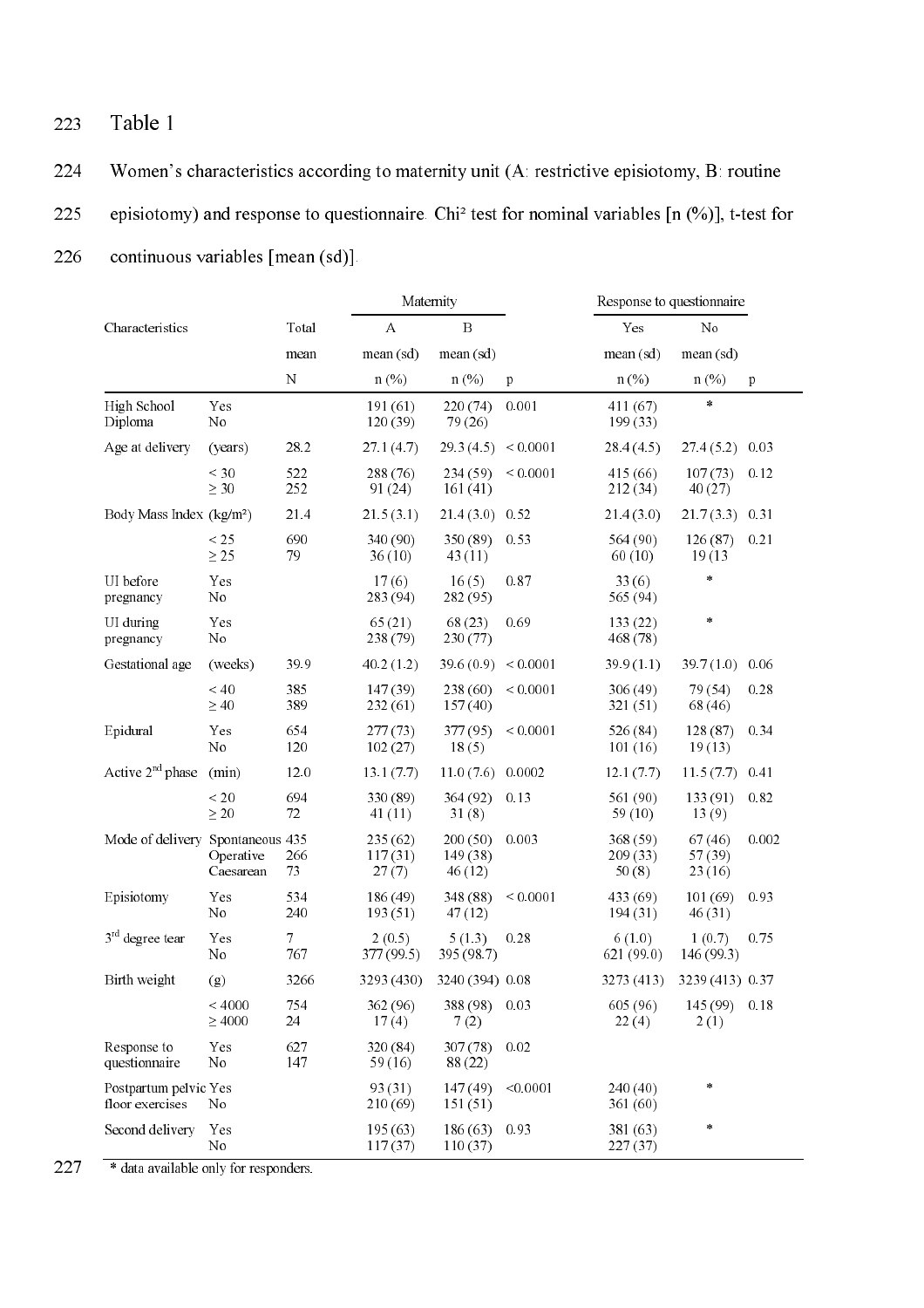Table 2 228

#### 229 Pelvic floor disorders in 627 women 4 years after delivery according to episiotomy policy

230 (bivariate analysis, chi<sup>2</sup> test).

 $231$ 

Pelvic floor disorders Maternity A Maternity B p 4 years after first delivery restrictive routine episiotomy episiotomy  $n$  (%)  $n$  (%)  $207(68)$ Urinary incontinence (UI)  $No$  $231(74)$  $0.09$  $82(26)$ 99 (32) Yes UI type **Stress**  $24(29)$  $31(31)$ 0.67 (% among women with UI)  $6(7)$ Urge  $6(6)$ Mixed  $51(62)$ 58 (59) 231 (74)  $207(68)$ UI severity Dry 0.45 48 $(15)$ (Sandvik score) Slight  $62(20)$  $21(7)$  $21(7)$ Moderate Severe  $8(3)$  $8(3)$ UI bothersome Not a problem  $7(9)$  $17(18)$ 0.33 A bit of a problem 53 (67) 54 (56) (% among women with UI) Quite a problem  $12(15)$  $15(16)$  $\tilde{A}$  serious problem  $7(9)$  $10(10)$ Urgency Never  $133(43)$  $114(38)$ 0.22 Occasionally  $102(33)$  $116(39)$ Sometimes  $54(17)$  $57(19)$ Often or all of the time  $23(7)$  $14(5)$ Difficult voiding Never  $224(71)$  $217(72)$ 0.32  $44(14)$ Occasionally  $52(17)$  $37(12)$  $24(8)$ Sometimes Often or all of the time  $9(3)$  $7(2)$ Perineal pain  $No$ 291 (94) 272 (92) 0.26 Yes  $17(6)$  $23(8)$ Pain during intercourse  $7(2)$  $9(3)$ 0.45 No intercourse  $225(76)$ No pain  $247(80)$ Yes  $54(18)$  $62(21)$ 276 (89) 249 (84) Anal incontinence (AI)  $No$  $0.04$ Yes  $33(11)$ 49 $(16)$ Not a problem  $0(0)$ AI bothersome  $1(2)$ 0.65 (% among women with AI) A bit of a problem  $14(42)$  $22(45)$ Quite a problem  $7(21)$  $6(12)$ A serious problem 12 (36) 18 (37) AI type Flatus only  $24(8)$  $40(13)$ 0.02  $9(3)$ 0.94 Stool  $9(3)$